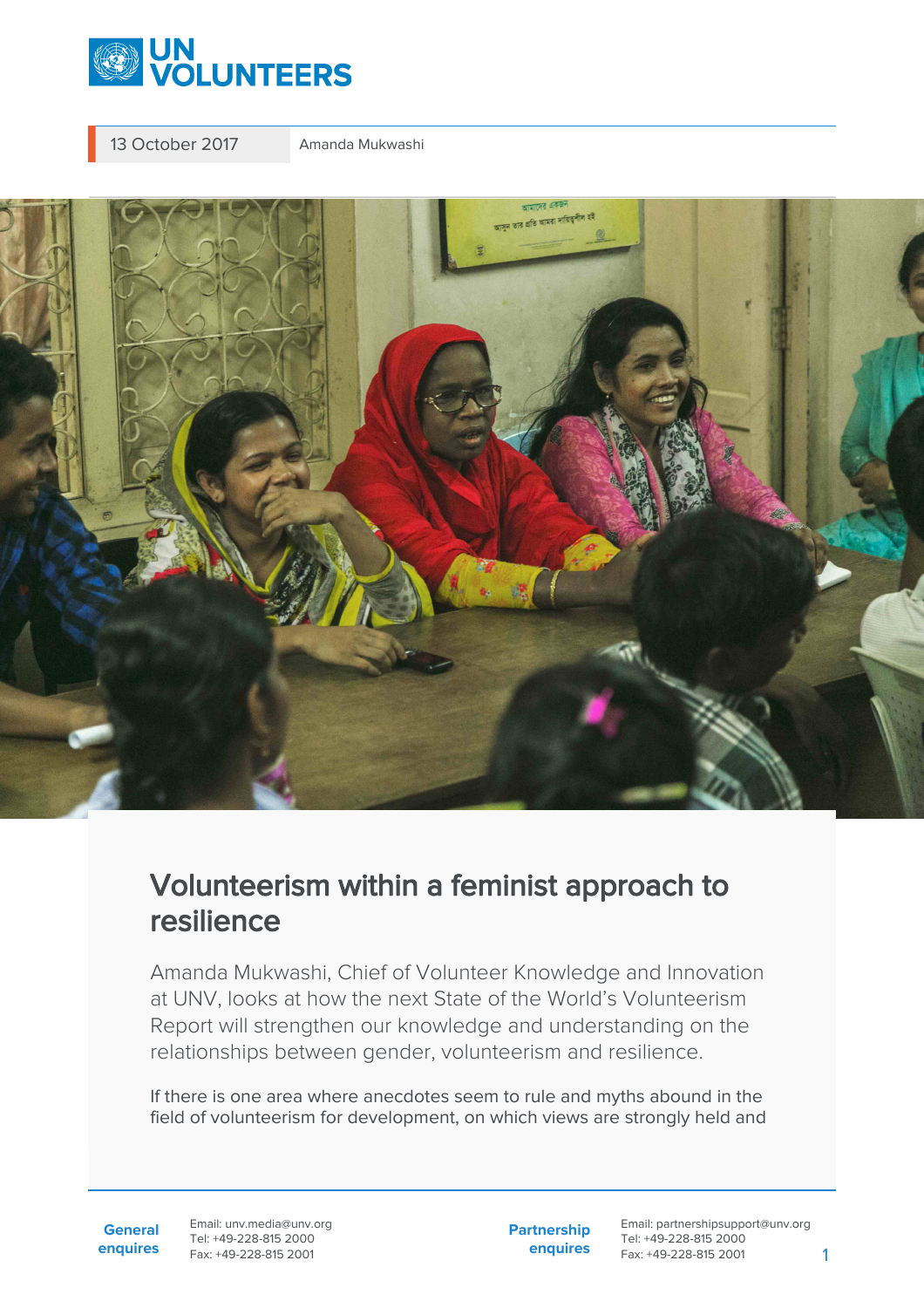

interesting debates had, it is on gender and volunteerism. As a women's rights activist, I can receive strong reactions from allies when I talk about UNV's mandate to promote volunteerism – often equated with romanticising women's further unpaid contribution as a 'triple burden' – especially in low income countries. At the same time, volunteer-involving organizations, the most vocal and visible of whom tend to be in the Global North, are full of examples – not always thoroughly examined - on the possibilities of volunteering contributing to gender equality, particularly through women's empowerment.

The 2015 State of the World's Volunteerism Report on Transforming Governance confirmed the gendered nature of volunteerism at all levels. Globally, estimates on voluntary labour tend towards gender parity, although in terms of forms and function this will differ by context. But we know that how gendered power dynamics play out is a complex issue. Volunteerism is rooted in social, political and economic structures, is undertaken in a variety of ways and for diverse motivations. Voluntary action can be rooted in strong religious and cultural traditions, and equally can be part of processes of modernisation and intergenerational change.

There are two points I would highlight from the 2015 State of the World's Volunteerism Report on Transforming Governance and which were taken up with real interest in discussions around that publication. We found that, at a policy level, opportunities to volunteer and thus to reap the associated benefits including voice, skills and training, new networks and relationships, access for many women is hindered, particularly in more organized volunteering. On the other hand, we found that in some circumstances, women were able to use volunteering as a means to claim spaces, have voice and representation that would otherwise be denied to them. For example, in Arab States, a movement of women volunteers over more than a decade worked to change legislation on nationality laws.

For the 2018 report, UNV will attempt to move further, to understand the dynamics between gender and volunteerism in the context of community resilience. This work is being led by UN Volunteers posted in six countries across Latin America, Africa and Asia. We are on a steep learning curve as we carry out original field research for the first time to try and dig deeper – hearing from volunteers and their communities first hand. But following UNV's first gender evaluation this year, we are hoping to inform not only our own approach moving forward, but that of other volunteering and/or resilience actors.

The first paper will provide a gender analysis of the community-level findings on the distinctive characteristics of volunteering. Since both

**General enquires**

Email: unv.media@unv.org Tel: +49-228-815 2000 Fax: +49-228-815 2001

**Partnership enquires**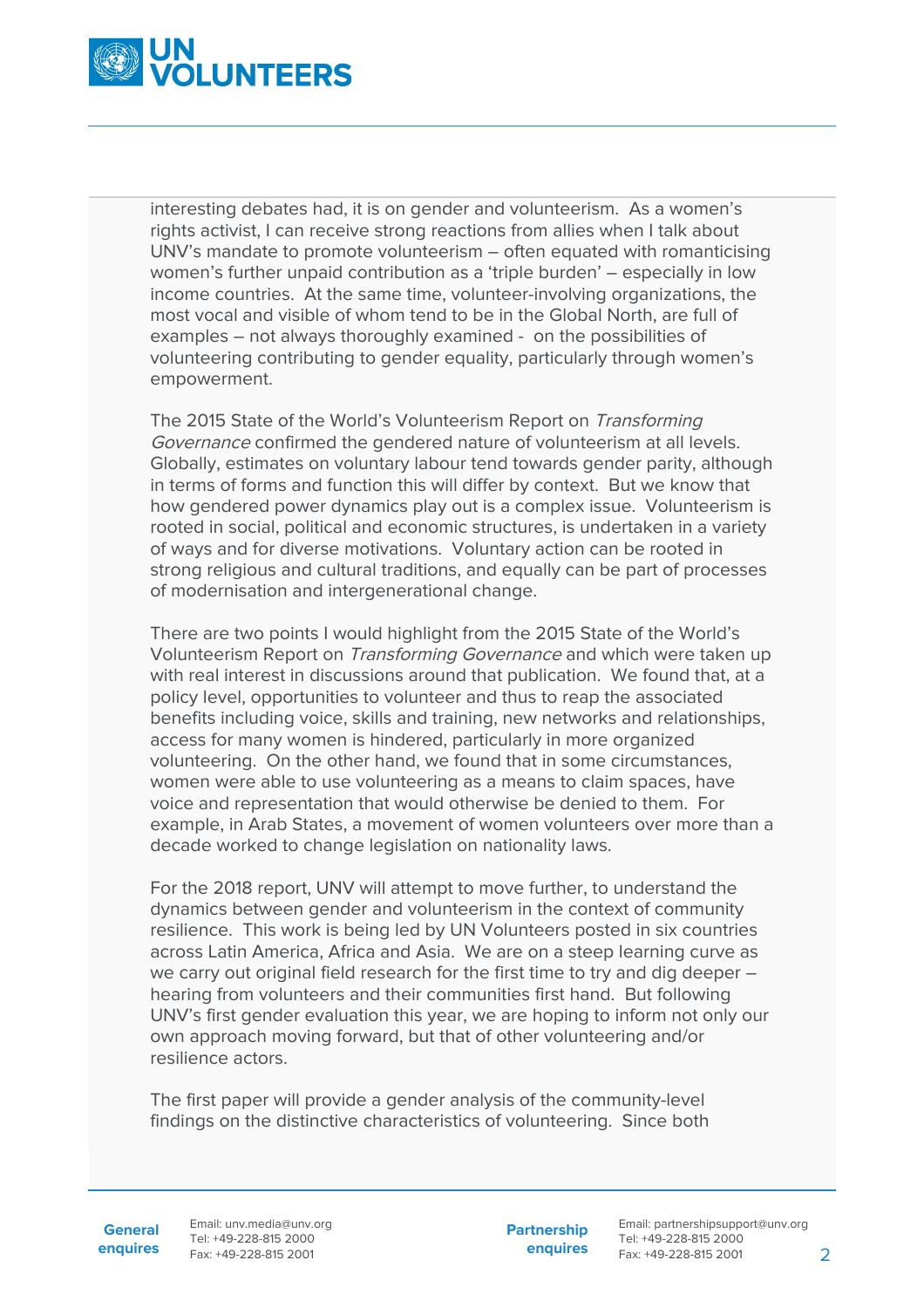

resilience and volunteerism are highly gendered, we want to look at how they interact in communities facing a range of shocks and stresses. We know that women and girls are often [disproportionately affected](https://www.gfdrr.org/sites/gfdrr/files/publication/Building-Social-Resilience-Protecting-and-Empowering-Those-Most-at-Risk.pdf) by some types of disasters – for example natural disasters and climate events - yet under-represented in relevant decision-making and planning processes. Yet risks, and communities' and others' reactions to those risks, may also represent [opportunities](https://journalinternaldisplacement.webs.com/Vol4No1/Krause_JID_Vol4_No1_2014.pdf) for transformation and change.

Having worked with communities during 2017 to understand what they see as the distinctive contribution of volunteerism to community resilience, we will try to unpack some of the gender dimensions of these capacities - such as local knowledge, the ability to self-organize around priorities, the formation of networks to act, and to build trust within and across groups. In terms of informing future approaches, we will seek to understand how the different forms and types of volunteerism for resilience contributes positively or negatively to gender equality, primarily through the empowerment of women and girls.

The second paper will look at the role of volunteerism in preventing violence against women and girls. When we chose the community as our unit of analysis for this report to align with many [sectoral models,](https://www.undp.org/content/undp/en/home/librarypage/environment-energy/sustainable_land_management/CoBRA/cobra-conceptual-framework) we knew that there would be gaps and challenges by focusing at this level. Firstly, there is a danger of only seeing 'macro' risks to the communities rather than the everyday shocks such as illness, violence, death, which often have the most significant impact on individuals' well-being. Secondly, such 'community-agreed' risks are often part of a narrative and consensus which is of course rooted in the voices of those who have a say (including external actors who engage in conversations to define 'vulnerabilities'). Thus, violence may be highlighted as a risk when it comes from outside, but less so in the case of domestic violence within the community. Yet feminists know that the personal is political. So, we will explore volunteerism's role in responding to and reinforcing the institutions surrounding such violence.

Ultimately the concept of resilience, which originates from the field of psychology, should help us move from thinking about abstract development processes to a more complex understanding of both lived experiences of poverty, conflict and disenfranchisement. In turn, it provides an understanding that resilience-building strategies would therefore need to be 'nested' as building blocks from the individual to the global which are mutually reinforcing. It helps us understand the connections between personal experience and wider social, political and economic structures – still often absent in formal development discourse - but most keenly felt by those who are marginalized by those very structures.

**General enquires** Email: unv.media@unv.org Tel: +49-228-815 2000 Fax: +49-228-815 2001

**Partnership enquires**